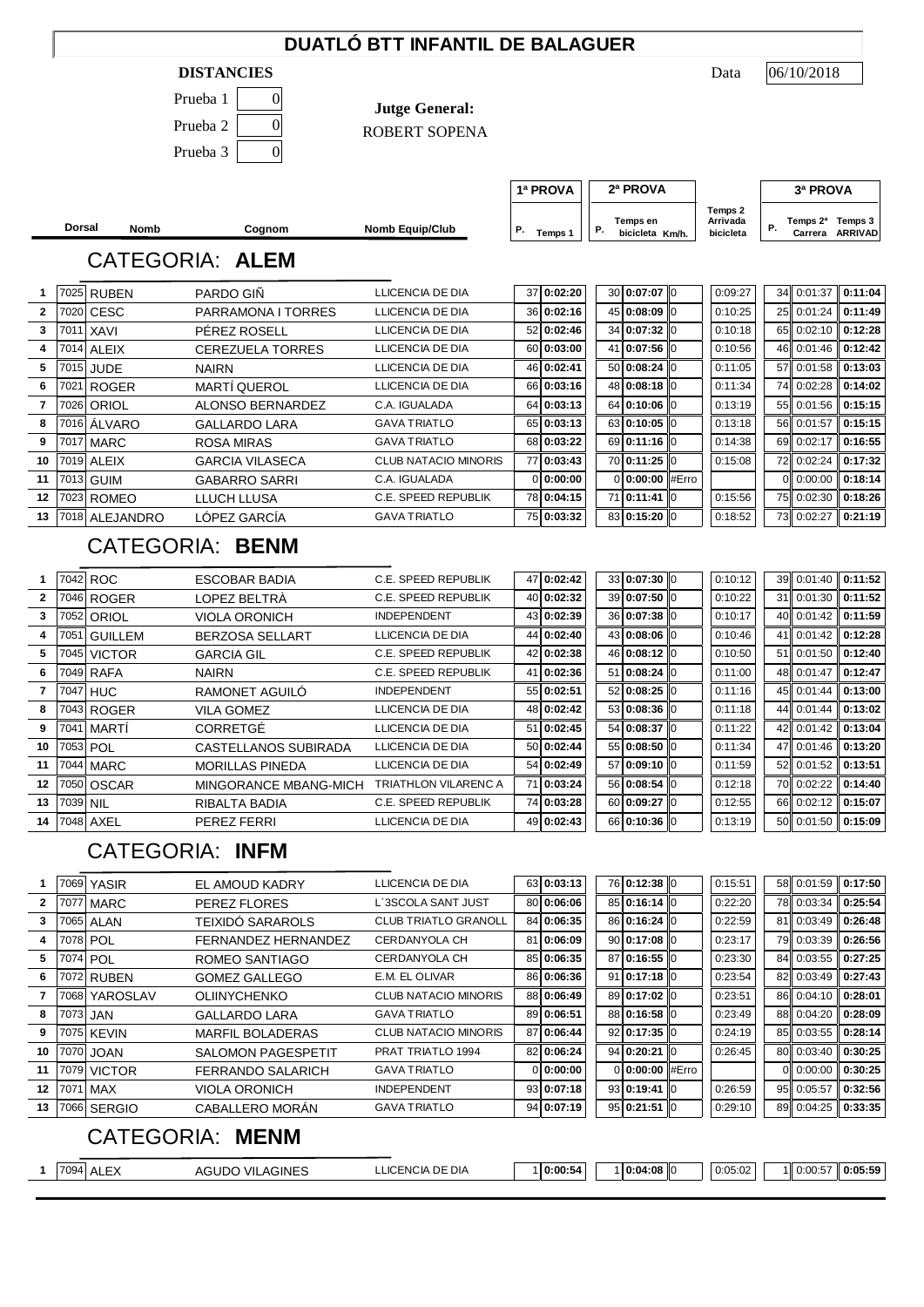|    |               |                  |                       |                            |    | 1ª PROVA     | 2ª PROVA |                             |  |                                  | 3ª PROVA            |                           |
|----|---------------|------------------|-----------------------|----------------------------|----|--------------|----------|-----------------------------|--|----------------------------------|---------------------|---------------------------|
|    | <b>Dorsal</b> | Nomb             | Cognom                | <b>Nomb Equip/Club</b>     | Р. | Temps 1      | Р.       | Temps en<br>bicicleta Km/h. |  | Temps 2<br>Arrivada<br>bicicleta | Temps 2ª<br>Carrera | Temps 3<br><b>ARRIVAD</b> |
| 2  |               | 7092 PAU         | ROJAS TOLO            | LLICENCIA DE DIA           |    | 9 0:01:04    |          | 3 0:04:11 0                 |  | 0:05:15                          | 4 0:01:02           | 0:06:17                   |
| 3  | 7091          | MARTI            | LÓPEZ BELTRA          | LLICENCIA DE DIA           |    | 7 0:01:03    |          | 0:00:00 #Erro               |  | 0:00:00                          | 0 0:00:00           | 0:06:24                   |
| 4  | 7089          | <b>XAVIER</b>    | <b>BOSCH RIBALTA</b>  | LLICENCIA DE DIA           |    | 4 0:01:01    |          | 4 0:04:51 0                 |  | 0:05:52                          | 5 0:01:04           | 0:06:56                   |
| 5  | 7087          | PAU              | LLOBERA BALAGUERO     | LLICENCIA DE DIA           |    | 5 0:01:01    |          | 6 0:05:02 0                 |  | 0:06:03                          | 2 0:00:59           | 0:07:02                   |
| 6  | 7093          | <b>SEBASTIAN</b> | <b>NAIRN</b>          | LLICENCIA DE DIA           |    | 2 0:00:58    |          | 8 0:05:08 0                 |  | 0:06:06                          | 9 0:01:06           | $\parallel$ 0:07:12       |
|    |               | 7085 LLUC        | <b>RIBALTA FERRER</b> | LLICENCIA DE DIA           |    | 13 0:01:24   |          | 0:00:00 #Erro               |  | 0:00:00                          | 0 0:00:00           | 0:07:59                   |
| 8  | 7086          | ERIC             | <b>VILA GOMEZ</b>     | LLICENCIA DE DIA           |    | 8 0:01:03    |          | 16 0:06:06 0                |  | 0:07:09                          | 8 0:01:04           | 0:08:13                   |
| 9  |               | 7022 PAU         | <b>TORRELLES</b>      | <b>C.E. SPEED REPUBLIK</b> |    | 0 0:00:00    |          | 0 <b>0:00:00</b> #Erro      |  |                                  | 0.00:00             | 0:08:25                   |
| 10 | 7090          | XAVI             | RAMONET AGUILO        | LLICENCIA DE DIA           |    | $11$ 0:01:12 |          | 26 0:06:52 0                |  | 0:08:04                          | 23 0:01:23          | 0:09:27                   |
| 11 | 7088 OT       |                  | RUÉ VILADEGUT         | LLICENCIA DE DIA           |    | 15 0:01:30   |          | 28 0:06:53 0                |  | 0:08:23                          | 38 0:01:39          | 0:10:02                   |
|    |               |                  |                       |                            |    |              |          |                             |  |                                  |                     |                           |

# CATEGORIA: **PREBM**

|    |      | <b>7115 ALEIX</b> | PRADES LARA                 | LLICENCIA DE DIA    | 17 0:01:45 | 7 0:05:07 0  | 0:06:52 | 10 0:01:14               | 0:08:06 |
|----|------|-------------------|-----------------------------|---------------------|------------|--------------|---------|--------------------------|---------|
| 2  |      | 7110 ARNAI        | AIXALA MONTULL              | LLICENCIA DE DIA    | 16 0:01:44 | 12 0:05:54 0 | 0:07:38 | 15 0:01:16               | 0:08:54 |
| 3  |      | 7106 QUIM         | MIQUEL GIRO                 | LLICENCIA DE DIA    | 28 0:01:58 | 11 0:05:41 0 | 0:07:39 | 28 0:01:28               | 0:09:07 |
| 4  | 7111 | <b>FERNANDO</b>   | CHELIZ SOLANI               | LLICENCIA DE DIA    | 22 0:01:51 | 17 0:06:06 0 | 0:07:57 | $11$   0:01:14   0:09:11 |         |
| 5  | 7107 | UNAI              | <b>MARTINEZ ROMERO</b>      | LLICENCIA DE DIA    | 29 0:01:59 | 14 0:05:59 0 | 0:07:58 | 22 0:01:22               | 0:09:20 |
| 6  |      | 7108 NADAL        | <b>RICART TRILLA</b>        | LLICENCIA DE DIA    | 23 0:01:53 | 21 0:06:34 0 | 0:08:27 | 13 0:01:15               | 0:09:42 |
|    |      | 7116 AITOR        | RODRIGUEZ BORRALLO          | <b>GAVA TRIATLO</b> | 31 0:01:59 | 20 0:06:29 0 | 0:08:28 | 14 0:01:16               | 0:09:44 |
| 8  |      | 7101 IKER         | PEREZ FERRI                 | LLICENCIA DE DIA    | 20 0:01:49 | 23 0:06:38 0 | 0:08:27 | 17 0:01:18               | 0:09:45 |
| 9  |      | 7102 PAU          | TEIXIDÓ SEGARRA             | LLICENCIA DE DIA    | 33 0:02:04 | 24 0:06:43 0 | 0:08:47 | 29 0:01:29               | 0:10:16 |
| 10 |      | 7105 ALEIX        | <b>CASTELLANOS SUBIRADA</b> | LLICENCIA DE DIA    | 27 0:01:58 | 25 0:06:49 0 | 0:08:47 | 32 0:01:31               | 0:10:18 |
| 11 |      | 7113 JOEL         | CAMBRODI VILA               | LLICENCIA DE DIA    | 24 0:01:54 | 32 0:07:22 0 | 0:09:16 | 20 0:01:20               | 0:10:36 |
| 12 | 7109 | <b>NICOLÁS</b>    | <b>GADEA BOYERO</b>         | LLICENCIA DE DIA    | 35 0:02:10 | 27 0:06:52 0 | 0:09:02 | 37 0:01:38               | 0:10:40 |
| 13 |      | 7104 ADRIA        | <b>MORILLAS PINEDA</b>      | LLICENCIA DE DIA    | 34 0:02:05 | 31 0:07:11 0 | 0:09:16 | 26 0:01:24               | 0:10:40 |
|    |      |                   |                             |                     |            |              |         |                          |         |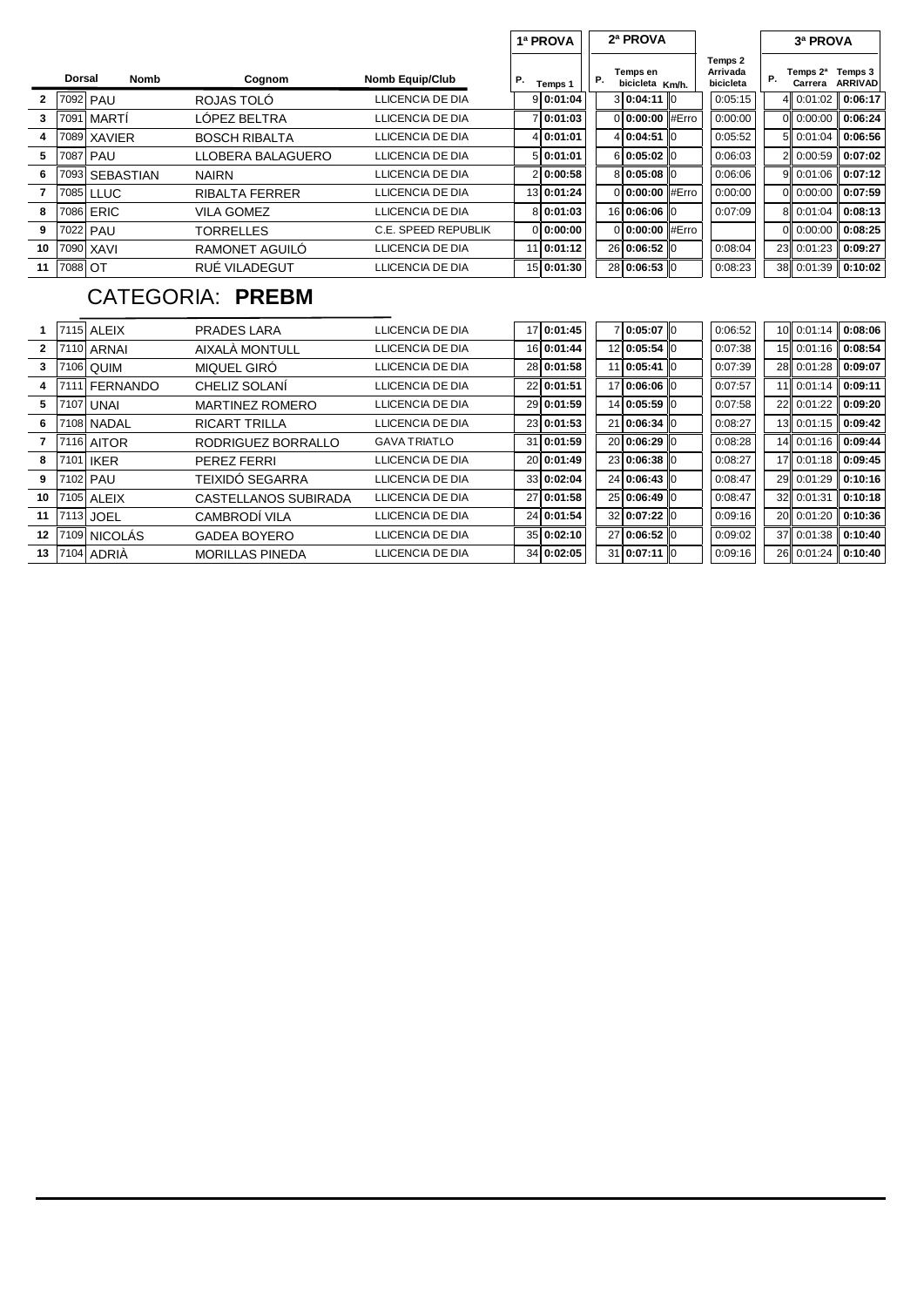### **DUATLÓ BTT INFANTIL DE BALAGUER**

#### **DISTANCIES** Data

| PROVA 1            |   |
|--------------------|---|
| PROVA <sub>2</sub> | C |
| PROVA <sub>3</sub> |   |

**Jutge General:**

ROBERT SOPENA

06/10/2018

**Dorsal Nomb Cognons Nomb Equip/Club P**. Temps en **Reserves Nomb Equip/Club P**. Temps en **P**. bicicleta  $T_{\text{emps 1}}$   $\begin{vmatrix} P. & \text{bicicleta} & \text{Km/h} \end{vmatrix}$  bicicleta  $\begin{vmatrix} P. & \text{bicicleta} \end{vmatrix}$ **Temps 3 Km/h. Arrivada P. Temps 2ª Carrera 1ª PROVA 2ª PROVA 3ª PROVA Temps 2 Arrivada bicicleta** CATEGORIA: **ALEF** 7003 JANA UTGÉ ALEU LLICENCIA DE DIA 38 **0:02:26** 38 **0:07:46** 0 0:10:12 35 0:01:37 **0:11:49** 7007 AINA UTGÉ ALEU LLICENCIA DE DIA 57 **0:02:53** 35 **0:07:35** 0 0:10:28 49 0:01:48 **0:12:16** 7002 CARLA PRADES LARA LLICENCIA DE DIA 56 **0:02:52** 37 **0:07:43** 0 0:10:35 61 0:02:07 **0:12:42** 7006 ZOE ESCOBAR BADIA C.E. SPEED REPUBLIK 70 **0:03:23** 68 **0:10:43** 0 0:14:06 64 0:02:10 **0:16:16** 7008 MARIA RODRÍGUEZ GÓMEZ CERDANYOLA CH 72 **0:03:26** 72 **0:11:48** 0 0:15:14 60 0:02:02 **0:17:16** 7005 ÍNGRID ALSINA VEREDAS CLUB NATACIO MINORIS 69 **0:03:23** 73 **0:11:50** 0 0:15:13 71 0:02:23 **0:17:36** 7004 ABRIL FERNANDEZ HERNANDEZ CERDANYOLA CH 76 **0:03:34** 74 **0:12:01** 0 0:15:35 68 0:02:14 **0:17:49** 7009 BLANCA RODRÍGUEZ BORRALLO GAVA TRIATLO 0 **0:00:00** 0 **0:00:00** #Erro 0 0:00:00 **0:19:22** 7001 IRIA ROMEO SANTIAGO CERDANYOLA CH 79 **0:04:16** 80 **0:13:47** 0 0:18:03 77 0:03:02 **0:21:05** CATEGORIA: **BENF** 7038 BELEN CHELIZ SOLANÍ LLICENCIA DE DIA 39 **0:02:26** 49 **0:08:19** 0 0:10:45 36 0:01:38 **0:12:23** 7036 CANDELA PUCH LLUSA C.E. SPEED REPUBLIK 45 **0:02:40** 47 **0:08:12** 0 0:10:52 43 0:01:44 **0:12:36** 7037 ESTER SOPENA MONTAGUT C.E. SPEED REPUBLIK 58 **0:02:53** 44 **0:08:07** 0 0:11:00 63 0:02:07 **0:13:07** 7035 ELENA COLELL BALA LLICENCIA DE DIA 53 **0:02:48** 59 **0:09:27** 0 0:12:15 53 0:01:52 **0:14:07** 7030 ANNA GUARDIOLA GIL C.E. SPEED REPUBLIK 59 **0:02:56** 58 **0:09:23** 0 0:12:19 59 0:02:00 **0:14:19** 7031 CLÀUDUA PINÓS AIXALÀ LLICENCIA DE DIA 62 **0:03:12** 61 **0:09:49** 0 0:13:01 62 0:02:07 **0:15:08** 7033 LAIA AIXALÀ MONTULL LLICENCIA DE DIA 61 **0:03:07** 65 **0:10:13** 0 0:13:20 54 0:01:54 **0:15:14** 7028 ARIADNA PANIAGUA VIDAL C.E. ESCOLA FES TRI TIA 67 **0:03:17** 62 **0:09:52** 0 0:13:09 67 0:02:12 **0:15:21** 7027 LAIA ARIADNA TITUÑA NASIMBA C.E. SPEED REPUBLIK 73 **0:03:28** 67 **0:10:37** 0 0:14:05 76 0:02:30 **0:16:35** CATEGORIA: **INFF** 1 7059 LAIA BOSCH BALLUS TEAM CALELLA TRIATHL 0 0:00:00 0:00:00 #Erro 0 0:00:00 0:022:44 7056 CARLA BISBAL BELENGUER C.A. IGUALADA 83 **0:06:30** 77 **0:12:38** 0 0:19:08 83 0:03:51 **0:22:59** 7062 ABRIL ESTRADÉ MORAGAS L´3SCOLA SANT JUST 90 **0:07:02** 75 **0:12:16** 0 0:19:18 91 0:04:28 **0:23:46** 7057 ARIADNA BLANCO SOLE INDEPENDENT 92 **0:07:15** 78 **0:12:42** 0 0:19:57 90 0:04:27 **0:24:24** 7055 CARLA CIRUELOS DE LA FUENTE GAVA TRIATLO 91 **0:07:14** 79 **0:13:38** 0 0:20:52 87 0:04:13 **0:25:05** 7060 JANA ABADAL GINESTA L´3SCOLA SANT JUST 95 **0:07:40** 81 **0:14:32** 0 0:22:12 93 0:04:39 **0:26:51** 7054 ALESSANDRA M RIVASPLATA GAVIDIA GAVA TRIATLO 96 **0:08:04** 82 **0:14:34** 0 0:22:38 92 0:04:37 **0:27:15** 7061 ALBA PANIAGUA VIDAL C.E. ESCOLA FES TRI TIA 97 **0:09:00** 84 **0:15:42** 0 0:24:42 94 0:05:21 **0:30:03** CATEGORIA: **MENF**

|  | 7084 ALÈXIA  | CORRETGE              | LLICENCIA DE DIA | 3 0:00:59  | 2 0:04:10 0  | 0:05:09 | 300:01:0100                 |                   |
|--|--------------|-----------------------|------------------|------------|--------------|---------|-----------------------------|-------------------|
|  | 7082 MARIA   | RIBE ROMA             | LLICENCIA DE DIA | 10 0:01:04 | 5 0:05:00 0  | 0:06:04 |                             | 7 0:01:04 0:07:08 |
|  | 7083 HFI FNA | RICART TRILLA         | LLICENCIA DE DIA | 6 0:01:02  | 9 0:05:20 0  | 0:06:22 | 6 0:01:04 0:07:26           |                   |
|  | 7080 AINET   | <b>JOUNOU SANCHEZ</b> | LLICENCIA DE DIA | 12 0:01:17 | 10 0:05:25 0 | 0:06:42 | 19 0:01:20 0:08:02          |                   |
|  | 7081 MARIA   | LLOBET I CAMINAL      | LLICENCIA DE DIA | 14 0:01:30 | 18 0:06:07 0 | 0:07:37 | $12$ 0:01:14 <b>0:08:51</b> |                   |

## CATEGORIA: **PREBF**

|   | 7114 BLANCA  | DURAN MARSINYAC       | LLICENCIA DE DIA    | 19 0:01:46 | 15 0:06:02 0 | 0:07:48 | 18 0:01:19 0:09:07   |         |
|---|--------------|-----------------------|---------------------|------------|--------------|---------|----------------------|---------|
|   | 7100 NEUS    | CIRUELOS DE LA FUENTE | <b>GAVA TRIATLO</b> | 25 0:01:55 | 13 0:05:57 0 | 0:07:52 | 21 0:01:22           | 0:09:14 |
|   | 7098 NATALIA | SABATÉ NAVARRO        | LLICENCIA DE DIA    | 18 0:01:46 | 2210:06:3810 | 0:08:24 | 16 0:01:17           | 0:09:41 |
|   | 7099 JUDITH  | PFREZ ROSELL          | LLICENCIA DE DIA    | 32 0:02:02 | 19 0:06:26 0 | 0:08:28 | $33$ 0:01:33 0:10:01 |         |
|   | 7096 AFRICA  | <b>RIBES MESALLES</b> | LLICENCIA DE DIA    | 30 0:01:59 | 29 0:07:04 0 | 0:09:03 | 27 0:01:26           | 0:10:29 |
| 6 | 7097 MARTA   | CABALLERO MORAN       | LLICENCIA DE DIA    | 21 0:01:50 | 42 0:07:58 0 | 0:09:48 | 24 0:01:24           | 0:11:12 |
|   | 17095 IRENE  | PFRF7 FFRRI           | LLICENCIA DE DIA    | 26 0:01:57 | 40 0:07:51 0 | 0:09:48 | 30 0:01:29           | 0:11:17 |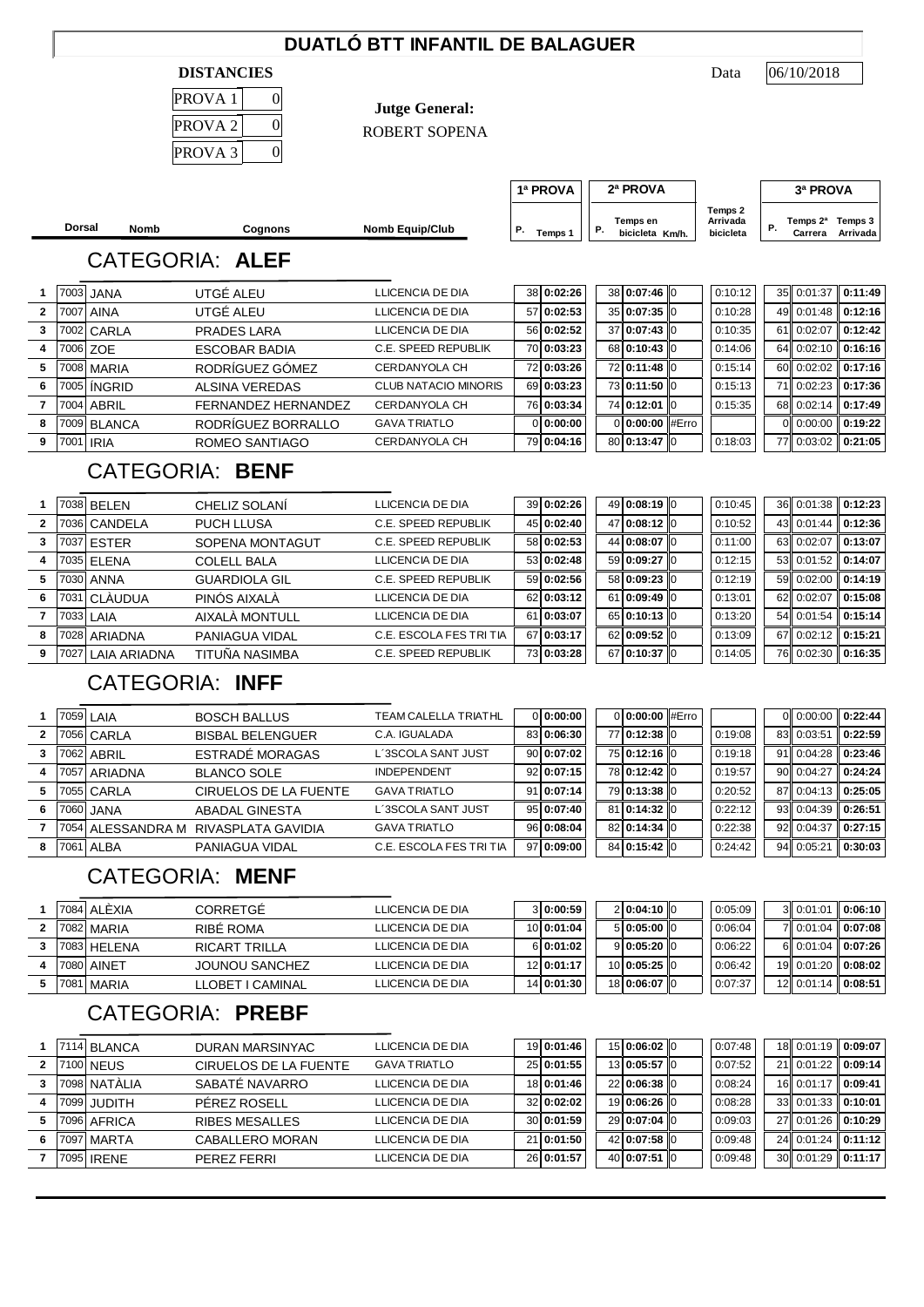## **DUATLÓ BTT INFANTIL DE BALAGUER**

### **CLASSIFICACIÓ PROVISIONAL**

|                | Lloc Dorsal<br>Nom                                  | <b>EQUIP</b>                            | CAT.                       | <b>T.META</b> | Seg.1   | Seg.2   | Seg.3   |
|----------------|-----------------------------------------------------|-----------------------------------------|----------------------------|---------------|---------|---------|---------|
| $\mathbf{1}$   | 7094 AGUDO VILAGINES, ALEX                          | LLICENCIA DE DIA                        | <b>MENM</b>                | 0:05:59       | 0:00:54 | 0:04:08 | 0:00:57 |
| 2              | 7084 CORRETGÉ, ALÉXIA                               | LLICENCIA DE DIA                        | <b>MENF</b>                | 0:06:10       | 0:00:59 | 0:04:10 | 0:01:01 |
| 3              | 7092 ROJAS TOLÓ, PAU                                | LLICENCIA DE DIA                        | <b>MENM</b>                | 0:06:17       | 0:01:04 | 0:04:11 | 0:01:02 |
| 4              | 7091 LÓPEZ BELTRA, MARTÍ                            | LLICENCIA DE DIA                        | MENM                       | 0:06:24       | 0:01:03 | 0:00:00 | 0:00:00 |
| 5              | 7089 BOSCH RIBALTA, XAVIER                          | LLICENCIA DE DIA                        | <b>MENM</b>                | 0:06:56       | 0:01:01 | 0:04:51 | 0:01:04 |
| 6              | 7087 LLOBERA BALAGUERO, PAU                         | LLICENCIA DE DIA                        | MENM                       | 0:07:02       | 0:01:01 | 0:05:02 | 0:00:59 |
| $\overline{7}$ | 7082 RIBÉ ROMA, MARIA                               | LLICENCIA DE DIA                        | <b>MENF</b>                | 0:07:08       | 0:01:04 | 0:05:00 | 0:01:04 |
| 8              | 7093 NAIRN, SEBASTIAN                               | LLICENCIA DE DIA                        | <b>MENM</b>                | 0:07:12       | 0:00:58 | 0:05:08 | 0:01:06 |
| 9              | 7083 RICART TRILLA, HELENA                          | LLICENCIA DE DIA                        | <b>MENF</b>                | 0:07:26       | 0:01:02 | 0:05:20 | 0:01:04 |
| 10             | 7085 RIBALTA FERRER, LLUC                           | LLICENCIA DE DIA                        | <b>MENM</b>                | 0:07:59       | 0:01:24 | 0:00:00 | 0:00:00 |
| 11             | 7080 JOUNOU SANCHEZ, AINET                          | LLICENCIA DE DIA                        | <b>MENF</b>                | 0:08:02       | 0:01:17 | 0:05:25 | 0:01:20 |
| 12             | 7115 PRADES LARA, ALEIX                             | LLICENCIA DE DIA                        | PREBM                      | 0:08:06       | 0:01:45 | 0:05:07 | 0:01:14 |
| 13             | 7086 VILA GOMEZ, ERIC                               | LLICENCIA DE DIA                        | <b>MENM</b>                | 0:08:13       | 0:01:03 | 0:06:06 | 0:01:04 |
| 14             | 7022 TORRELLES, PAU                                 | C.E. SPEED REPUBLIK                     | <b>MENM</b>                | 0:08:25       | 0:00:00 | 0:00:00 | 0:00:00 |
| 15             | 7081 LLOBET I CAMINAL, MARIA                        | LLICENCIA DE DIA                        | <b>MENF</b>                | 0:08:51       | 0:01:30 | 0:06:07 | 0:01:14 |
| 16             | 7110 AIXALÀ MONTULL, ARNAI                          | LLICENCIA DE DIA                        | PREBM                      | 0:08:54       | 0:01:44 | 0:05:54 | 0:01:16 |
| 17             | 7106 MIQUEL GIRÓ, QUIM                              | LLICENCIA DE DIA                        | PREBM                      | 0:09:07       | 0:01:58 | 0:05:41 | 0:01:28 |
| 18             | 7114 DURAN MARSINYAC, BLANCA                        | LLICENCIA DE DIA                        | PREBF                      | 0:09:07       | 0:01:46 | 0:06:02 | 0:01:19 |
| 19             | 7111 CHELIZ SOLANÍ, FERNANDO                        | LLICENCIA DE DIA                        | PREBM                      | 0:09:11       | 0:01:51 | 0:06:06 | 0:01:14 |
| 20             | 7100 CIRUELOS DE LA FUENTE, NEUS                    | <b>GAVA TRIATLO</b>                     | PREBF                      | 0:09:14       | 0:01:55 | 0:05:57 | 0:01:22 |
| 21             | 7107 MARTINEZ ROMERO, UNAI                          | LLICENCIA DE DIA                        | PREBM                      | 0:09:20       | 0:01:59 | 0:05:59 | 0:01:22 |
| 22             | 7090 RAMONET AGUILÓ, XAVI                           | LLICENCIA DE DIA                        | MENM                       | 0:09:27       | 0:01:12 | 0:06:52 | 0:01:23 |
| 23             | 7098 SABATÉ NAVARRO, NATÀLIA                        | LLICENCIA DE DIA                        | PREBF                      | 0:09:41       | 0:01:46 | 0:06:38 | 0:01:17 |
| 24             | 7108 RICART TRILLA, NADAL                           | LLICENCIA DE DIA                        | PREBM                      | 0:09:42       | 0:01:53 | 0:06:34 | 0:01:15 |
| 25             | 7116 RODRIGUEZ BORRALLO, AITOR                      | <b>GAVA TRIATLO</b>                     | PREBM                      | 0:09:44       | 0:01:59 | 0:06:29 | 0:01:16 |
| 26             | 7101 PEREZ FERRI, IKER                              | LLICENCIA DE DIA                        | PREBM                      | 0:09:45       | 0:01:49 | 0:06:38 | 0:01:18 |
| 27             | 7099 PÉREZ ROSELL, JUDITH                           | LLICENCIA DE DIA                        | PREBF                      | 0:10:01       | 0:02:02 | 0:06:26 | 0:01:33 |
| 28             | 7088 RUÉ VILADEGUT, OT                              | LLICENCIA DE DIA                        | MENM                       | 0:10:02       | 0:01:30 | 0:06:53 | 0:01:39 |
| 29             | 7102 TEIXIDÓ SEGARRA, PAU                           | LLICENCIA DE DIA                        | PREBM                      | 0:10:16       | 0:02:04 | 0:06:43 | 0:01:29 |
| 30             | 7105 CASTELLANOS SUBIRADA, ALEIX                    | LLICENCIA DE DIA                        | PREBM                      | 0:10:18       | 0:01:58 | 0:06:49 | 0:01:31 |
| 31             | 7096 RIBES MESALLES, AFRICA                         | LLICENCIA DE DIA                        | PREBF                      | 0:10:29       | 0:01:59 | 0:07:04 | 0:01:26 |
| 32             | 7113 CAMBRODI VILA, JOEL                            | LLICENCIA DE DIA                        | PREBM                      | 0:10:36       | 0:01:54 | 0:07:22 | 0:01:20 |
| 33             | 7104 MORILLAS PINEDA, ADRIA                         | LLICENCIA DE DIA                        | PREBM                      | 0:10:40       | 0:02:05 | 0:07:11 | 0:01:24 |
| 34             | 7109 GADEA BOYERO, NICOLÁS                          | LLICENCIA DE DIA                        | PREBM                      | 0:10:40       | 0:02:10 | 0:06:52 | 0:01:38 |
| 35             | 7025 PARDO GIÑ, RUBEN                               | LLICENCIA DE DIA                        | ALEM                       | 0:11:04       | 0:02:20 | 0:07:07 | 0:01:37 |
| 36             | 7097 CABALLERO MORAN, MARTA                         | LLICENCIA DE DIA                        | PREBF                      | 0:11:12       | 0:01:50 | 0:07:58 | 0:01:24 |
| 37             | 7095 PEREZ FERRI, IRENE                             | LLICENCIA DE DIA                        | PREBF                      | 0:11:17       | 0:01:57 | 0:07:51 | 0:01:29 |
| 38             | 7020 PARRAMONA I TORRES, CESC                       | LLICENCIA DE DIA                        | ALEM                       | 0:11:49       | 0:02:16 | 0:08:09 | 0:01:24 |
| 39             | 7003 UTGÉ ALEU, JANA                                | LLICENCIA DE DIA                        | ALEF                       | 0:11:49       | 0:02:26 | 0:07:46 | 0:01:37 |
| 40             | 7046 LOPEZ BELTRÀ, ROGER                            | C.E. SPEED REPUBLIK                     | <b>BENM</b>                | 0:11:52       | 0:02:32 | 0:07:50 | 0:01:30 |
| 41             | 7042 ESCOBAR BADIA, ROC                             | C.E. SPEED REPUBLIK                     | <b>BENM</b>                | 0:11:52       | 0:02:42 | 0:07:30 | 0:01:40 |
| 42             | 7052 VIOLA ORONICH, ORIOL<br>7007 UTGÉ ALEU, AINA   | <b>INDEPENDENT</b><br>LLICENCIA DE DIA  | <b>BENM</b>                | 0:11:59       | 0:02:39 | 0:07:38 | 0:01:42 |
| 43             | 7038 CHELIZ SOLANÍ, BELEN                           |                                         | ALEF                       | 0:12:16       | 0:02:53 | 0:07:35 | 0:01:48 |
| 44             | 7051 BERZOSA SELLART, GUILLEM                       | LLICENCIA DE DIA                        | <b>BENF</b>                | 0:12:23       | 0:02:26 | 0:08:19 | 0:01:38 |
| 45             | 7011 PÉREZ ROSELL, XAVI                             | LLICENCIA DE DIA                        | <b>BENM</b>                | 0:12:28       | 0:02:40 | 0:08:06 | 0:01:42 |
| 46             |                                                     | LLICENCIA DE DIA<br>C.E. SPEED REPUBLIK | ALEM                       | 0:12:28       | 0:02:46 | 0:07:32 | 0:02:10 |
| 47             | 7036 PUCH LLUSA, CANDELA                            |                                         | <b>BENF</b>                | 0:12:36       | 0:02:40 | 0:08:12 | 0:01:44 |
| 48             | 7045 GARCIA GIL, VICTOR                             | C.E. SPEED REPUBLIK                     | <b>BENM</b>                | 0:12:40       | 0:02:38 | 0:08:12 | 0:01:50 |
| 49             | 7002 PRADES LARA, CARLA                             | LLICENCIA DE DIA                        | ALEF                       | 0:12:42       | 0:02:52 | 0:07:43 | 0:02:07 |
| 50             | 7014 CEREZUELA TORRES, ALEIX                        | LLICENCIA DE DIA                        | ALEM<br><b>BENM</b>        | 0:12:42       | 0:03:00 | 0:07:56 | 0:01:46 |
| 51             | 7049 NAIRN, RAFA<br>7047 RAMONET AGUILÓ, HUC        | C.E. SPEED REPUBLIK                     |                            | 0:12:47       | 0:02:36 | 0:08:24 | 0:01:47 |
| 52             |                                                     | <b>INDEPENDENT</b>                      | <b>BENM</b>                | 0:13:00       | 0:02:51 | 0:08:25 | 0:01:44 |
| 53             | 7043 VILA GOMEZ, ROGER                              | LLICENCIA DE DIA                        | <b>BENM</b>                | 0:13:02       | 0:02:42 | 0:08:36 | 0:01:44 |
| 54             | 7015 NAIRN, JUDE                                    | LLICENCIA DE DIA                        | ALEM                       | 0:13:03       | 0:02:41 | 0:08:24 | 0:01:58 |
| 55             | 7041 CORRETGÉ, MARTI<br>7037 SOPENA MONTAGUT, ESTER | LLICENCIA DE DIA                        | <b>BENM</b><br><b>BENF</b> | 0:13:04       | 0:02:45 | 0:08:37 | 0:01:42 |
| 56             |                                                     | C.E. SPEED REPUBLIK                     |                            | 0:13:07       | 0:02:53 | 0:08:07 | 0:02:07 |
| 57             | 7053 CASTELLANOS SUBIRADA, POL                      | LLICENCIA DE DIA                        | <b>BENM</b>                | 0:13:20       | 0:02:44 | 0:08:50 | 0:01:46 |
| 58             | 7044 MORILLAS PINEDA, MARC                          | LLICENCIA DE DIA                        | <b>BENM</b>                | 0:13:51       | 0:02:49 | 0:09:10 | 0:01:52 |